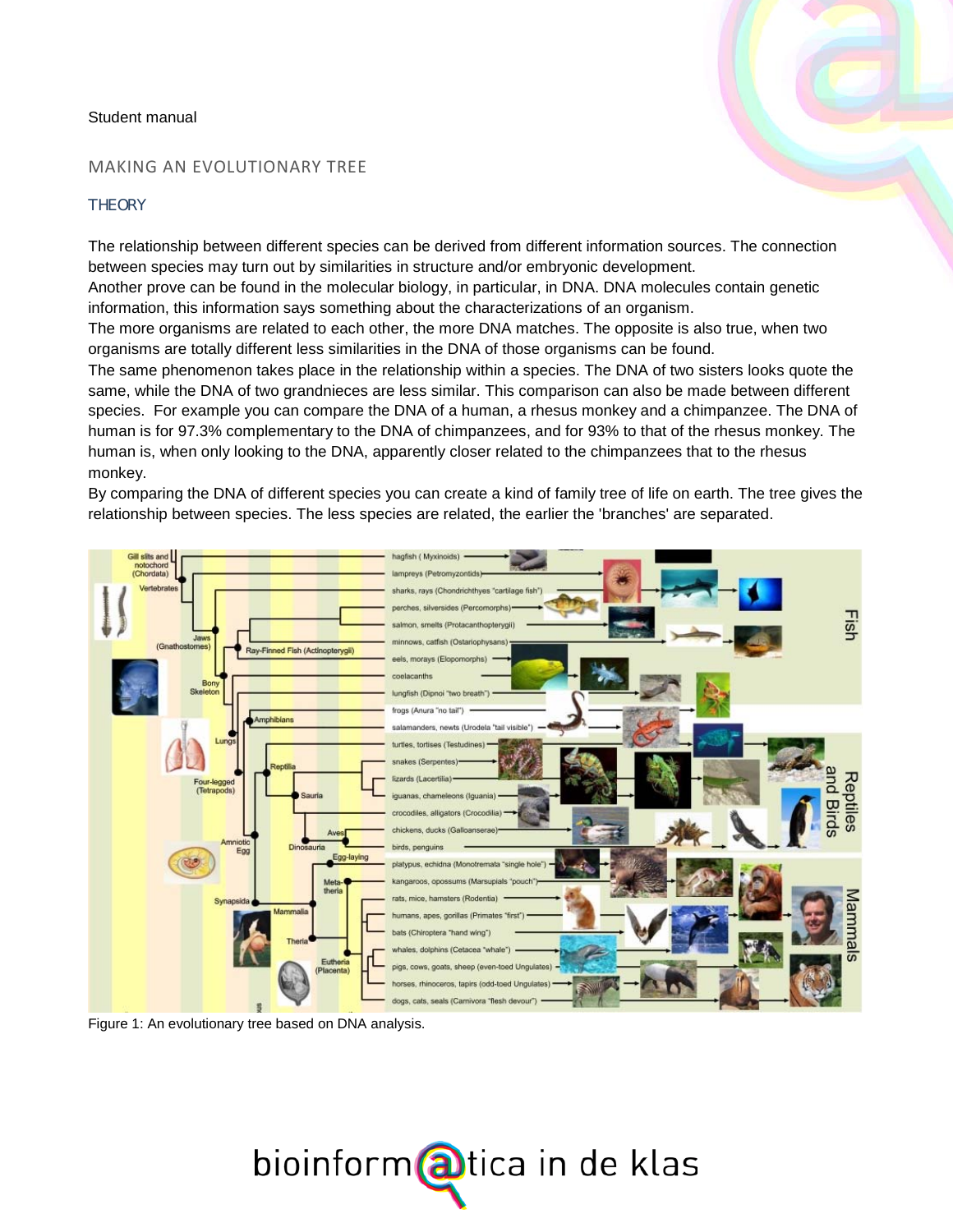A family tree is based on information from DNA. DNA molecules contain four different nucleobases (adenine (A), guanine (G), Thymine (T) en cytosine (C)). The sequence of these nitrogenous bases forms a code, and this code is used by organisms to create many different proteins.



Figure 2: DNA gives information about the Het DNA the order of amino acids in a protein.

Proteins are build of building blocks. Such as a cord with different beads. Each bead is a amino acid. Humans have 20 different amino acids to build proteins. Each amino acid has a name which is often shorted to a single letter. This is called a single-letter code. Different proteins have different amino acids sequences which are represented as one-letter codes. These amino acid sequences can be compared with each other. In this lesson you will compare proteins that are present in different species and fulfill the same function, for example the code for hemoglobin in humans and chimpanzees. Remember, if the organisms are highly related to each other, their amino acid sequences, and thus, their DNA, will have little differences.. Here the same story about relationships counts as for DNA. Only now you compare a protein code instead of a DNA code. Comparing proteins on the basis of their amino acid sequence is referred to as aligning. This means putting the amino acid codes of different proteins on top of each other and observing them for similarities or differences.



Figure 3: Aligning of two different proteins.

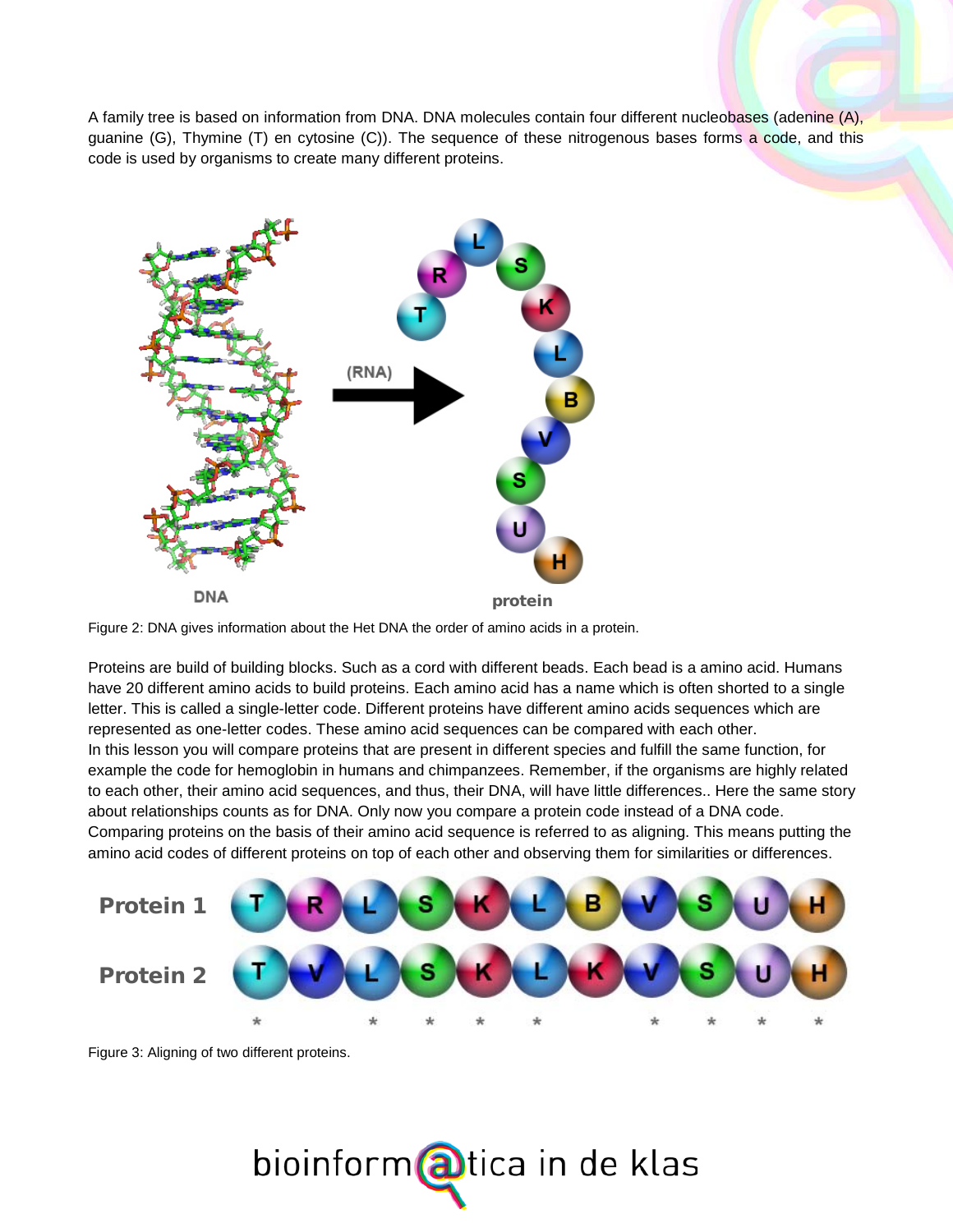The proteins should be similar if you want to align, otherwise you do not know what parts you need to lay over each other. If you align the protein codes you can distinguish the differences between the two proteins, It is also possible to align multiple proteins at the same time.

Exercise 1:

Below you can see the amino acid sequences in one letter code of a small protein from five different organisms: yeast cell, fern, pig, monkey and human.

## 1. **VWERNRKLRSFNLSAIEKHG** - Fern

# 2. **VWERNRKLRSFNLTAIEKHG**

…………………………...

…………………………...

…………………………...

…………………………...

- $_3$  **VWERNRKLKSFNLSALEKHG**
- 4. **VWEKNRKLKSFNLSALEKHG** -

# 5. **VWERNRKLKSFNLSAIEKHG** -

- A. Mark the differences between the amino acid sequences (for example with a marker)
- B. Which two proteins have the most differences in the amino acid sequence?
- C. Line the proteins in order of similarity. The proteins of exercise 1B are the beginning and the end of the set.

D. Determine which protein belongs to which organism, the protein of fern is already given.

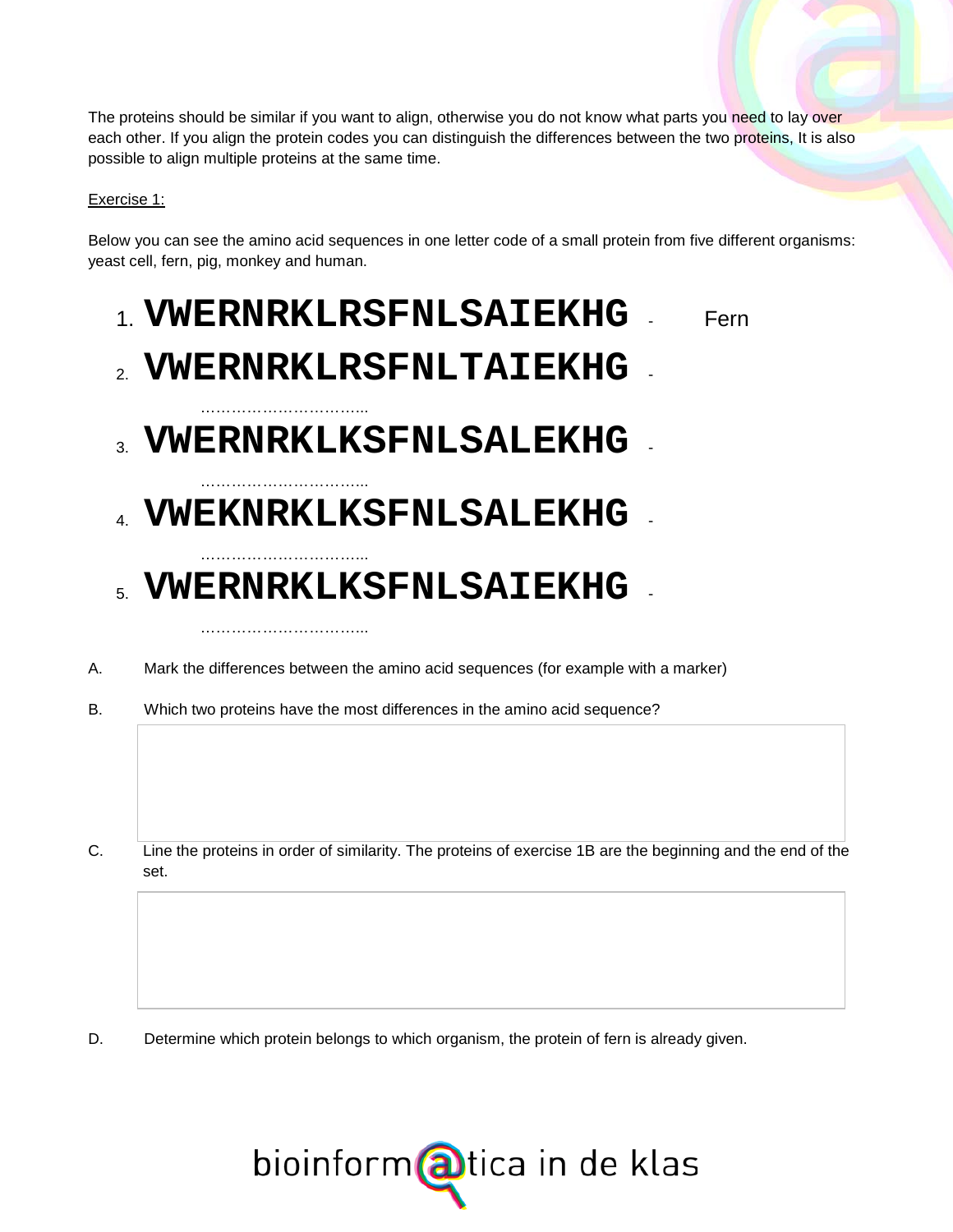E. explain, that a human and yeast are the least related based on this protein.

This protein does not exist. However bioinformatics find in a similar manner similarities and differences between species.

F. Name a protein that exists in humans and chimpanzees.

G. Name protein that is present in humans. But not in chimpanzees.

Only 2.7% of the DNA codes for differences in proteins between humans and chimpanzees.

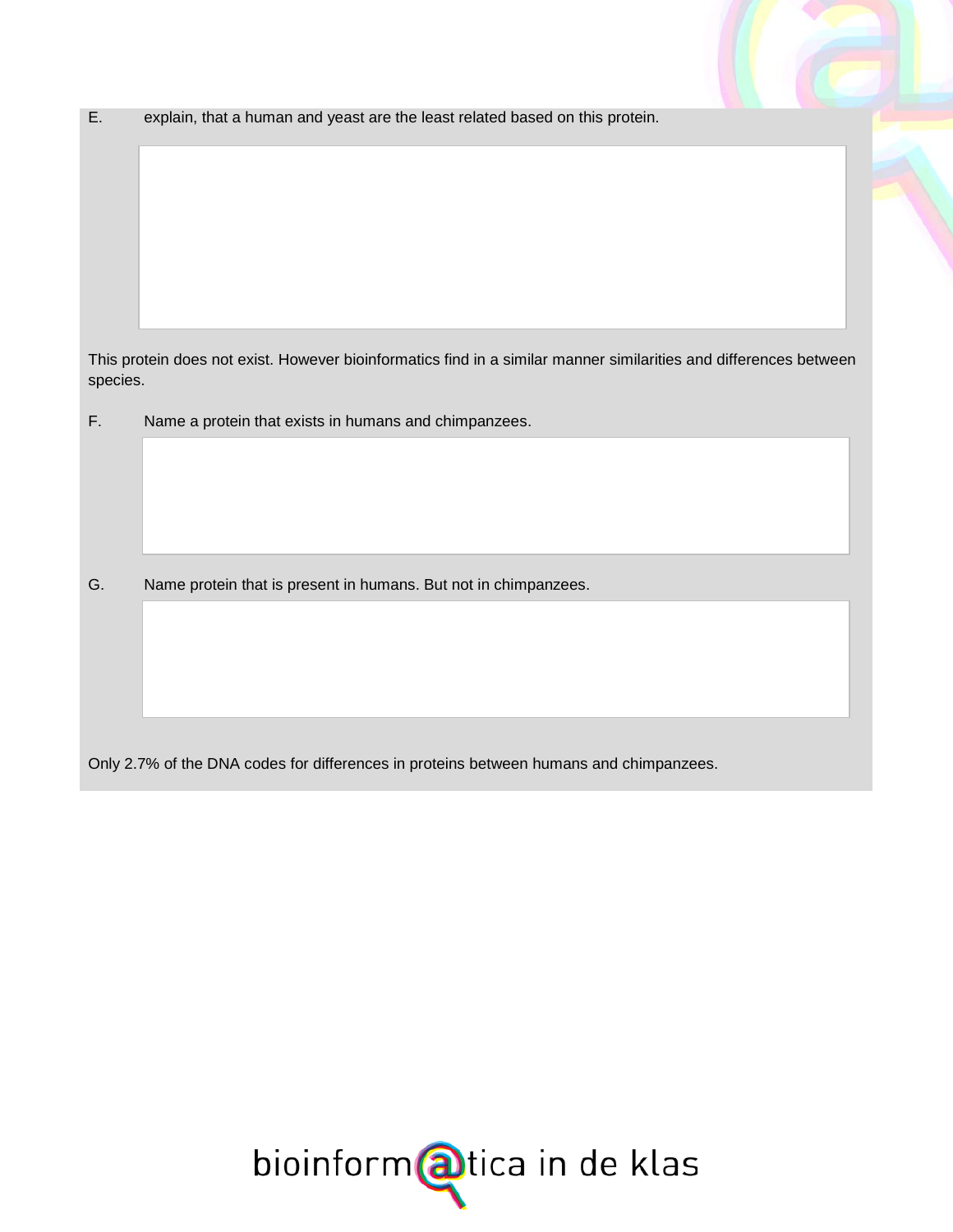## exercise 2:

An evolutionary tree is never linear, as in exercise 1. A slightly more complex tree is seen below.



This tree illustrates the evolution of Pacman. The letters in this tree represent different subspecies of Pacman. They look like this:



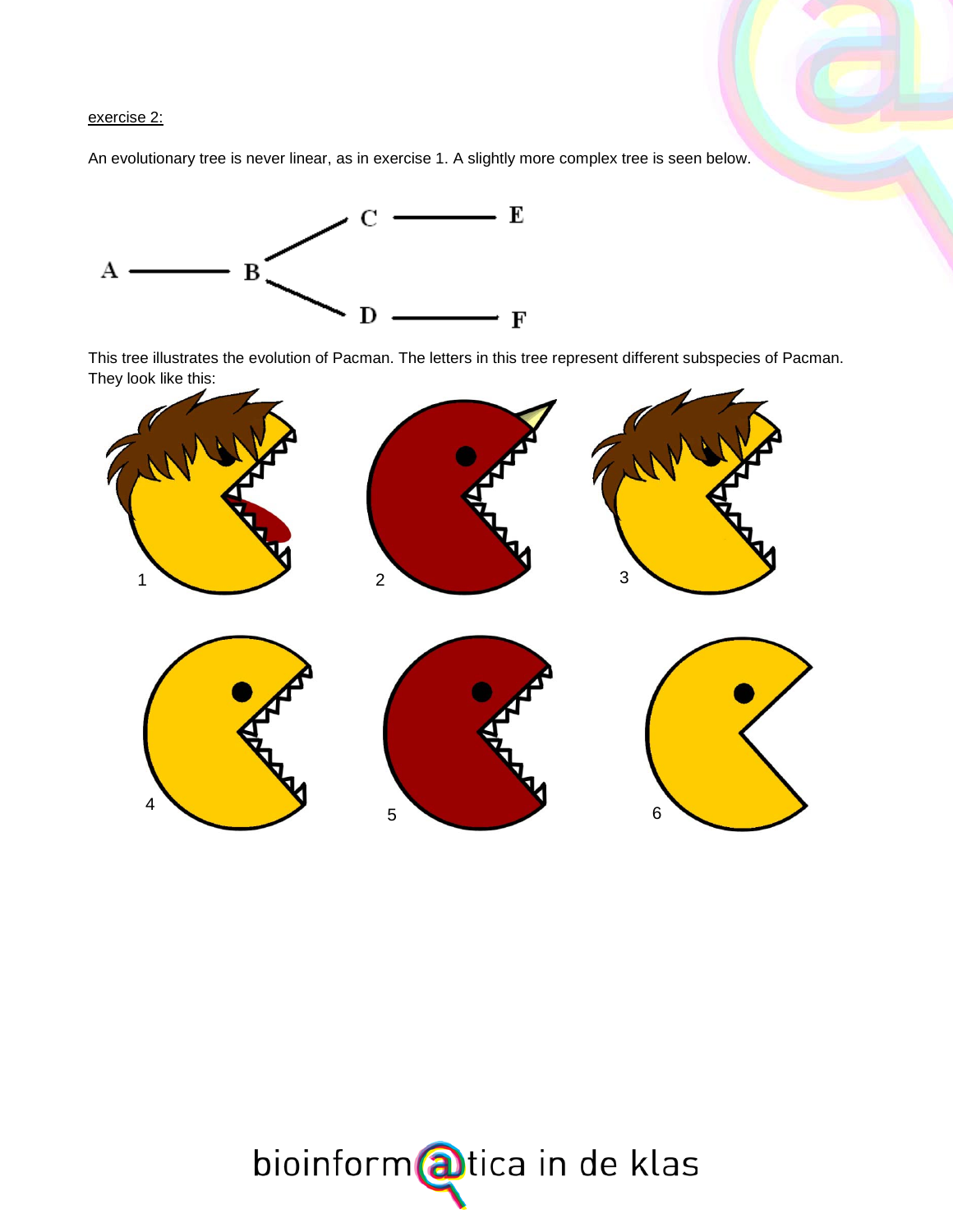Complete the table below. Therefore you first determine the differences in amino acid sequence of the proteins. Analyze which proteins have the most differences in amino acid sequence. Those proteins are the beginning and the end of the tree. Complete the evolutionary tree using the results of the table below.

| Proteins (amino acid sequences) | Pacman subspecies | Place on the evolutionary tree |
|---------------------------------|-------------------|--------------------------------|
| SRQPALSAACAEKKRLS               |                   |                                |
| SROPALSAACGEKORLS               |                   |                                |
| SROPALSAACVEKYRLS               |                   |                                |
| SROPALSAACVEKRRLS               |                   |                                |
| SROPALSAACGEKRRLS               |                   |                                |
| SROPALSAACAEKRRLS               |                   | C                              |

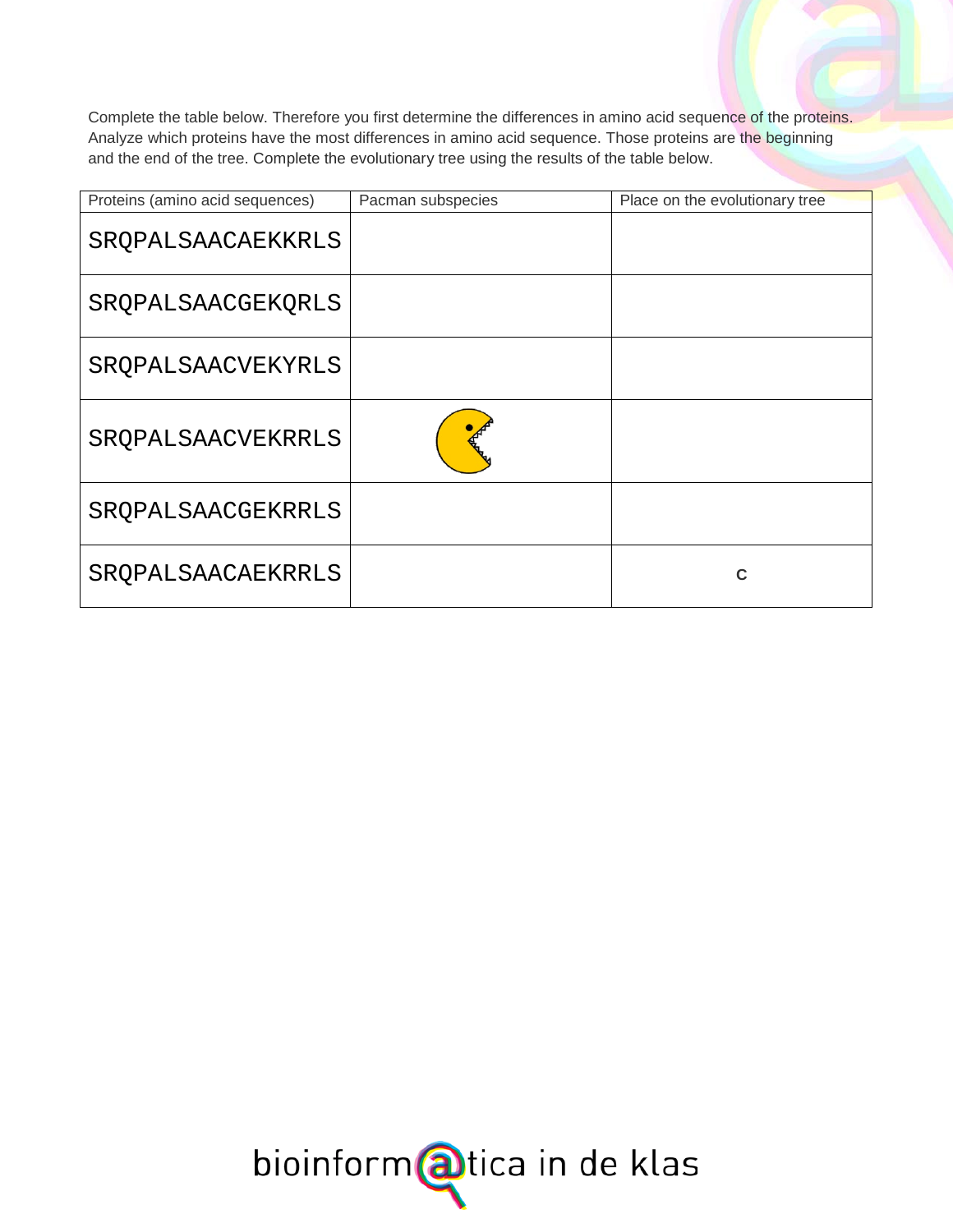#### THEORIE

The following four proteins are approximately equal. They represent the protein Acyl-peptide hydrolase, a protein that has a function in the digestion. It cleaves other proteins. The proteins are from four different organisms: bovine, human, pig and rat.

MERQVLLSEP EEAAALYRGL SRQPALSAAC LGPEVTTQYG GRYRTVHTEW TQRDLERMEN IRFCRQYLVF HDGDSVVFAG PAGNSVETRG ELLSRESPSG TMKAVLRKAG STGEEKQFLE VWEKNRKLKS FNLSALEKHG PVYEDDCFGC LSWSHSETHL LYVAEKKRPK AESFFQTKAL DISGSDDEMA RPKKPDQAIK GDQFLFYEDW GENMVSKGSP VLCVLDIESG NISVLEGVPE SVSPGQAFWA PGDTGVVFAG WWHEPFRLGI RFCTNRRSAL YYVDLTGGNC ELLSDDSLAV TSPRLSPDQC RIVYLQFPSL VPHQQCGQLC LYDWYTRVTV VVVDVVPRQL GENFSGIYCS LLPLGCWSAD SQRVVFDTAQ RSRQDLFAVD TQMGTVTPLT AGGSGGSWKL LTIDRDLMVA QFSTPNLPPC LKVGFLPPAG MEQEVVWVSL EEAEPIPDIS WSIRVLQPPP EQEHAQYVGL DFEAILIQPS NPPDKTQVPM VVMPHGGPHS SFVTSWMLLP AMLCKMGFAA LLVNYRGSTG FGQDSILSLP GNVGSQDVKD VQFAVEQVLQ EEHFDAGRVA LLGGSHGGFL SCHLIGQYPE TYGACVVRNP VINIASMMGS TDIPDWCVVE AGYLYSSDCL PDPNVWSEML NKSPIKYTPQ VKTPVLLMLG QEDRRVPFKQ GMEYYRALKA RNVPVRLLLY PKSTHSLSEV EVESDSFMNA VIWMCTHLGH

MERQVLLSEP EEAAALYRGL SRQPALSAAC LGPEVTTQYG GQYRTVHTEW TQRDLERMEN IRFCRQYLVF HDGDSVVFAG PAGNSVETRG ELLSRESPSG TMKAVLRKAG GTGPGEEKQF LEVWEKNRKL KSFNLSALEK HGPVYEDDCF GCLSWSHSET HLLYVAEKKR PKAESFFQTK ALDVSASDDE IARLKKPDQA IKGDQFVFYE DWGENMVSKS IPVLCVLDVE SGNISVLEGV PENVSPGQAF WAPGDAGVVF VGWWHEPFRL GIRFCTNRRS ALYYVDLIGG KCELLSDDSL AVSSPRLSPD QCRIVYLQYP SLIPHHQCSQ LCLYDWYTKV TSVVVDVVPR QLGENFSGIY CSLLPLGCWS ADSQRVVFDS AQRSRQDLFA VDTQVGTVTS LTAGGSGGSW KLLTIDQDLM VAQFSTPSLP PTLKVGFLPS AGKEQSVLWV SLEEAEPIPD IHWGIRVLQP PPEQENVQYA GLDFEAILLQ PGSPPDKTQV PMVVMPHGGP HSSFVTAWML FPAMLCKMGF AVLLVNYRGS TGFGQDSILS LPGNVGHQDV KDVQFAVEQV LQEEHFDASH VALMGGSHGG FISCHLIGQY PETYRACVAR NPVINIASML GSTDIPDWCV VEAGFPFSSD CLPDLSVWAE MLDKSPIRYI PQVKTPLLLM LGQEDRRVPF KQGMEYYRAL KTRNVPVRLL LYPKSTHALS EVEVESDSFM NAVLWLRTHL GS

MERQVLLSEP EEAAALYRGL SRQPALSAAC LGPEVTTQYG GRYRTVHTEW TQRDLERMEN IRFCRQYLVF HDGDSVVFAG PAGNSVETRG ELLSRESPSG TMKAVLRKAG GTGTAEEKQF LEVWEKNRKL KSFNLSALEK HGPVYEDDCF GCLSWSHSET HLLYVADKKR PKAESFFQTK ALDVTGSDDE MARTKKPDQA IKGDQFLFYE DWGENMVSKS TPVLCVLDIE SGNISVLEGV PESVSPGQAF WAPGDTGVVF VGWWHEPFRL GIRFCTNRRS ALYYVDLTGG KCELLSDESV AVTSPRLSPD QCRIVYLRFP SLVPHQQCGQ LCLYDWYTRV TSVVVDIVPR QLGEDFSGIY CSLLPLGCWS ADSQRVVFDS PQRSRQDLFA VDTQMGSVTS LTAGGSGGSW KLLTIDRDLM VVQFSTPSVP PSLKVGFLPP AGKEQAVSWV SLEEAEPFPD ISWSIRVLQP PPQQEHVQYA GLDFEAILLQ PSNSPEKTQV PMVVMPHGGP HSSFVTAWML FPAMLCKMGF AVLLVNYRGS TGFGQDSILS LPGNVGHQDV KDVQFAVEQV LQEEHFDAGR VALMGGSHGG FLSCHLIGQY PETYSACVVR NPVINIASMM GSTDIPDWCM VEAGFSYSSD CLPDLSVWAA MLDKSPIKYA PQVKTPLLLM LGQEDRRVPF KQGMEYYRVL KARNVPVRLL LYPKSTHALS EVEVESDSFM NAVLWLCTHL GS

MERQVLLSEP QEAAALYRGL SRQPSLSAAC LGPEVTTQYG GLYRTVHTEW TQRDLERMEN IRFCRQYLVF HDGDSVVFAG PAGNSVETRG ELLSRESPSG TMKAVLRKAG GTVSGEEKQF LEVWEKNRKL KSFNLSALEK HGPVYEDDCF GCLSWSHSET HLLYVAEKKR PKAESFFQTK ALDISASDDE MARPKKPDQA IKGDQFVFYE DWGETMVSKS IPVLCVLDID SGNISVLEGV PENVSPGQAF WAPGDTGVVF VGWWHEPFRL GIRYCTNRRS ALYYVDLSGG KCELLSDGSL AICSPRLSPD QCRIVYLQYP CLAPHHQCSQ LCLYDWYTKV TSVVVDIVPR QLGESFSGIY CSLLPLGCWS ADSQRVVFDS AQRSRQDLFA VDTQTGSITS LTAAGSAGSW KLLTIDKDLM VAQFSTPSLP PSLKVGFLPP PGKEQSVSWV SLEEAEPIPG IHWGVRVLHP PPDQENVQYA DLDFEAILLQ PSNPPDKTQV PMVVMPHGGP HSSFVTAWML FPAMLCKMGF AVLLVNYRGS TGFGQDSILS LPGNVGHQDV KDVQFAVEQV LQEEHFDARR VALMGGSHGG FLSCHLIGQY PETYSACIAR NPVINIASMM GSTDIPDWCM VETGFPYSNS CLPDLNVWEE MLDKSPIKYI PQVKTPVLLM LGQEDRRVPF KQGMEYYRAL KARNVPVRLL LYPKSNHALS EVEAESDSFM NAVLWLHTHL GS

Alignment of these proteins is a bit harder! On average, proteins have a length of 300 amino acids. Thankfully, computer programs aid in aligning large proteins. When such a program aligns the four proteins shown above, you will get the following result (only a small part is shown).

| QYPSLIPHHQCSQLCLYDWYTKVTSVVVDVVPRQLGENFSGIYCSLLPLGCWSADSQRVVFDSAQRSRQD | human  |
|------------------------------------------------------------------------|--------|
| QYPCLAPHHQCSQLCLYDWYTKVTSVVVDIVPRQLGESFSGIYCSLLPLGCWSADSQRVVFDSAQRSRQD | Rat    |
| QFPSLVPHQQCGQLCLYDWYTRVTVVVVDVVPRQLGENFSGIYCSLLPLGCWSADSQRVVFDTAQRSRQD | bovine |
| RFPSLVPHQQCGQLCLYDWYTRVTSVVVDIVPRQLGEDFSGIYCSLLPLGCWSADSQRVVFDSPQRSRQD | pig    |

The colors make it easier to identify differences. These computer programs are also helpful for creating evolutionary pedigrees. For the four proteins above, the pedigree is as follows:



#### Summary

We can tell something about the evolutionary process by comparing amino acid sequences. Molecular Biology aids in creating evolutionary pedigrees, which provide more information and knowledge about evolution. Proteins of different species which are not related will show great differences in their amino acid sequences. The opposite is also true: closely related proteins will have almost the same amino acid sequences.

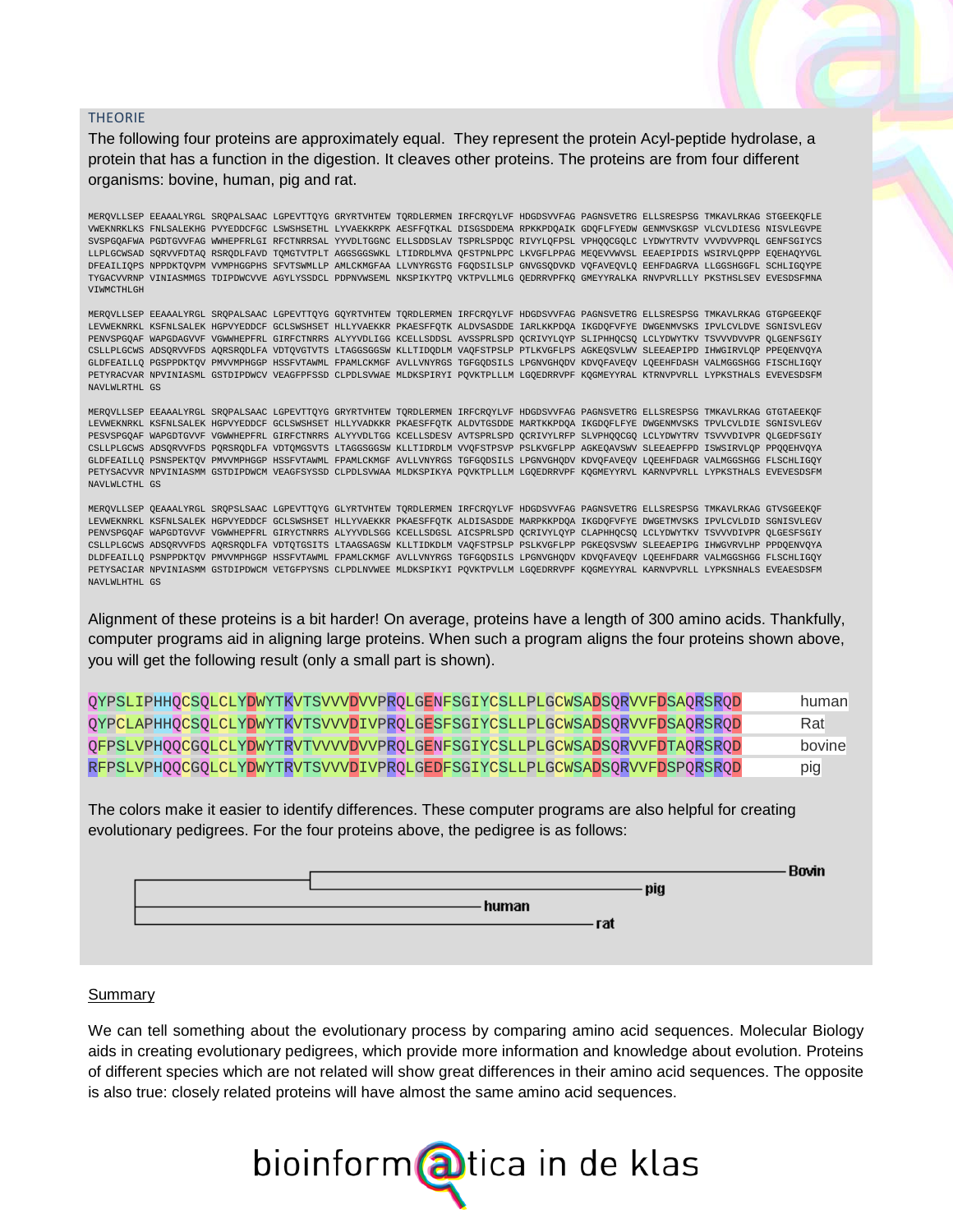## Appendix 2 – Answer model

## Exercise 1:

Below you can see the amino acid sequences in one letter code of a small protein from five different organisms: yeast cell, fern, pig, monkey and human.



- A. Mark the differences between the amino acid sequences (for example with a marker)
- B. Which two proteins have the most differences in the amino acid sequence?

Protein 2 and protein 4 have the most differences, 4 differences in total.

C. Line the proteins in order of similarity. The proteins of exercise 1B are the beginning and the end of the set.

The order of similarity is 2, 1, 5, 3 en 4. Of course, the order can also be reversed.

D. Determine which protein belongs to which organism, the protein of fern is already given.

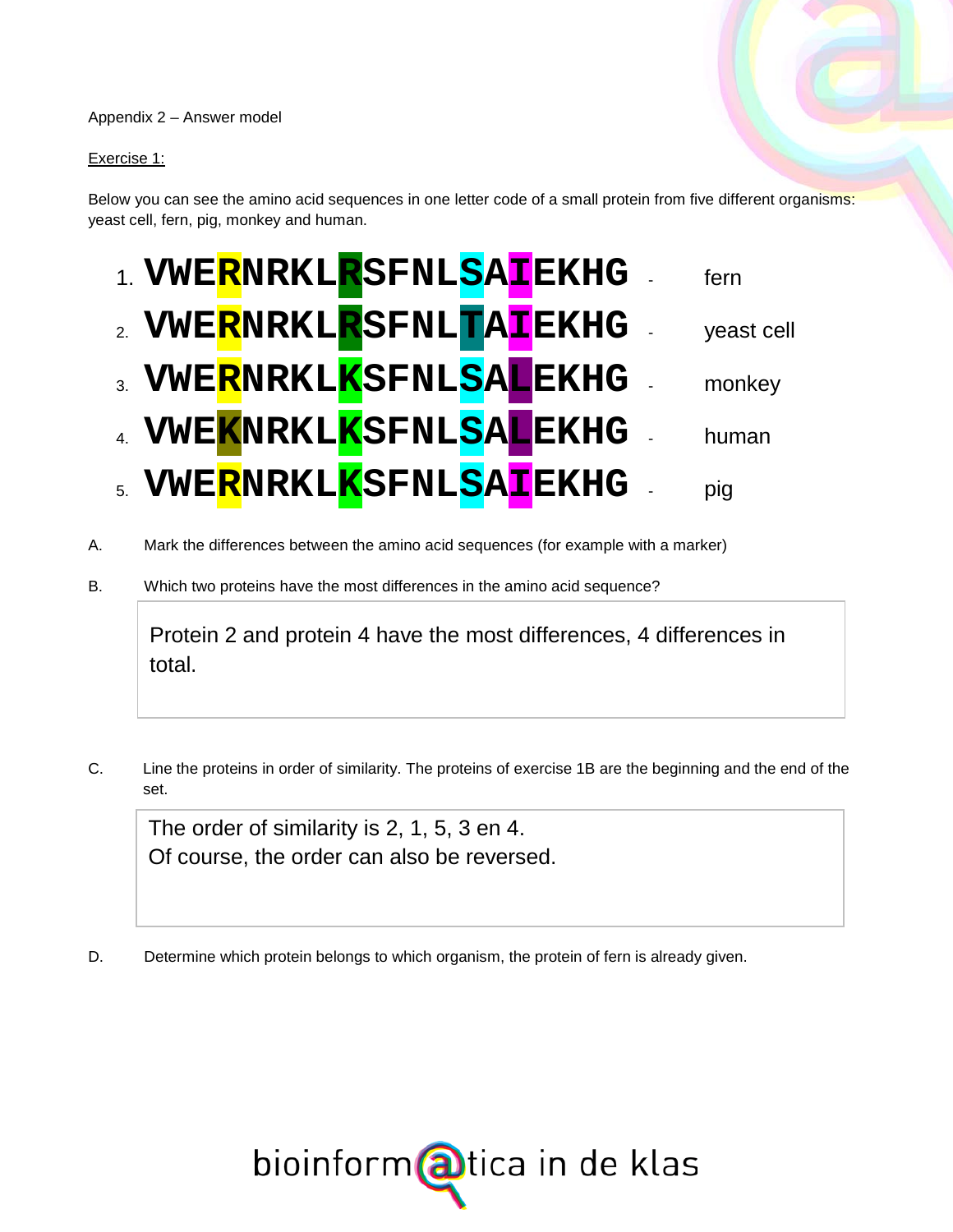The amino acid sequences between the yeast and humans have relatively the most differences from each other.

This protein does not exist. However bioinformatics find in a similar manner similarities and differences between species.

F. Name a protein that exists in humans and chimpanzees.

Chimpanzees and humans share many proteins. Examples are hemoglobin or amylase.

G. Name protein that is present in humans. But not in chimpanzees.

Real examples of proteins available in humans, but not in chimpanzees, are hard to find. Many human proteins are slightly changed when compared to their chimpanzee counterparts. Therefore, their biological function can be also be slightly changed. That's why humans can talk, thanks to a mutation in the FOX2 gene. Apparently, chimpanzees are also immune to HIV

Only 2.7% of the DNA codes for differences in proteins between humans and chimpanzees.

## **Background:**

**Researchers have found that 29% of the genes found in humans and chimpanzees code for exactly the same proteins. The rest of the genes are only slightly different. Genes of humans and chimpanzees coding for slightly different proteins only have 2 different amino acids on average in their amino acid sequences.** 

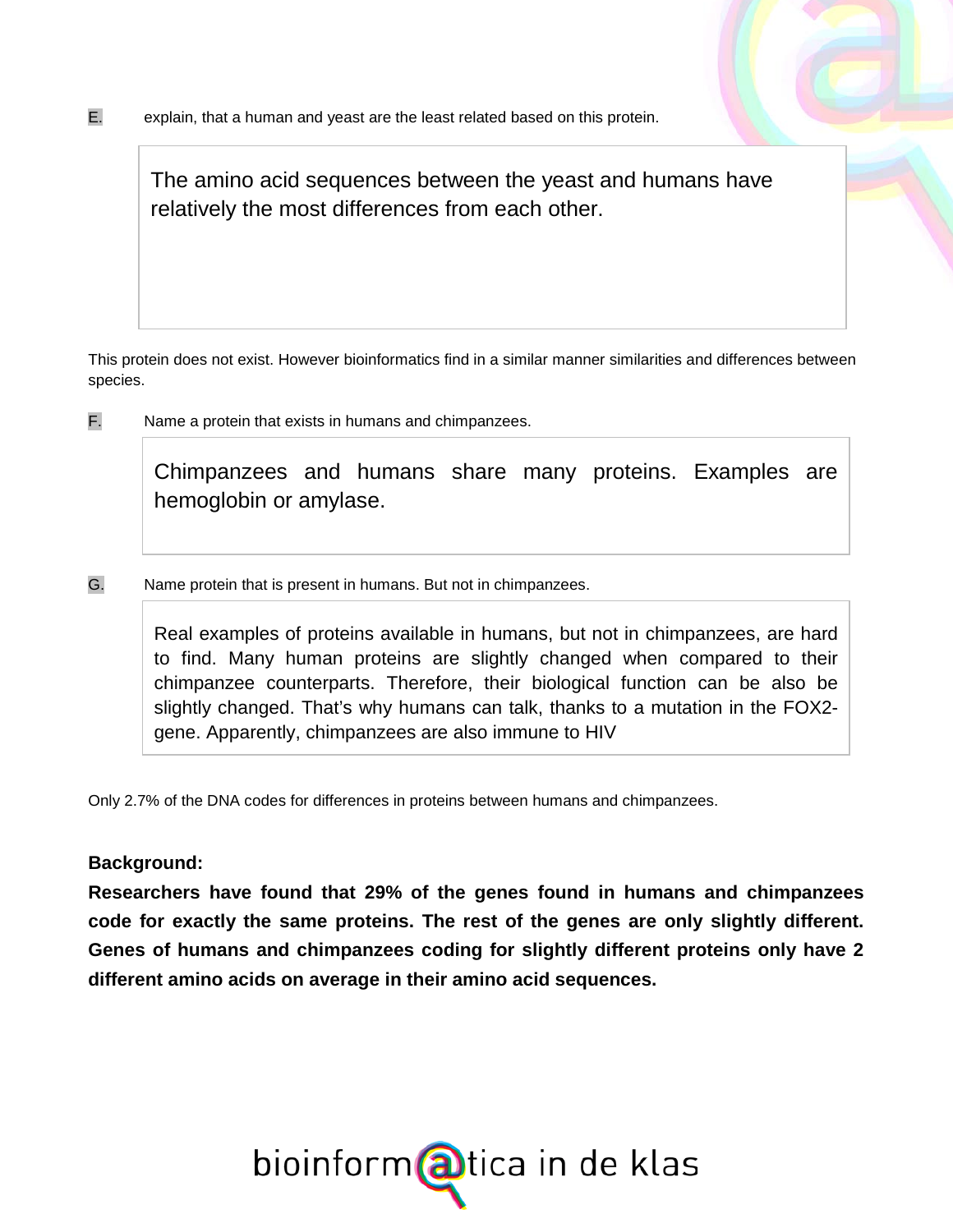## Exercise 2:

Complete the table below. Therefore you first determine the differences in amino acid sequence of the proteins. Analyze which proteins have the most differences in amino acid sequence. Those proteins are the beginning and the end of the tree. Complete the evolutionary tree using the results of the table below.

| Proteins                         | Place on the evolutionary tree<br>Pacman subspecies |  |
|----------------------------------|-----------------------------------------------------|--|
| SRQPALSAACAEKKRLS                |                                                     |  |
| SRQPALSAAC <mark>G</mark> EKQRLS |                                                     |  |
| SRQPALSAAC <mark>V</mark> EKYRLS |                                                     |  |
| SRQPALSAACVEKRRLS                |                                                     |  |
| SRQPALSAAC <mark>G</mark> EKRRLS |                                                     |  |
| SRQPALSAACAEKRRLS                | h.                                                  |  |

The evolutionary tree looks as follows:

Of course, C+E can be interchanged with D+F